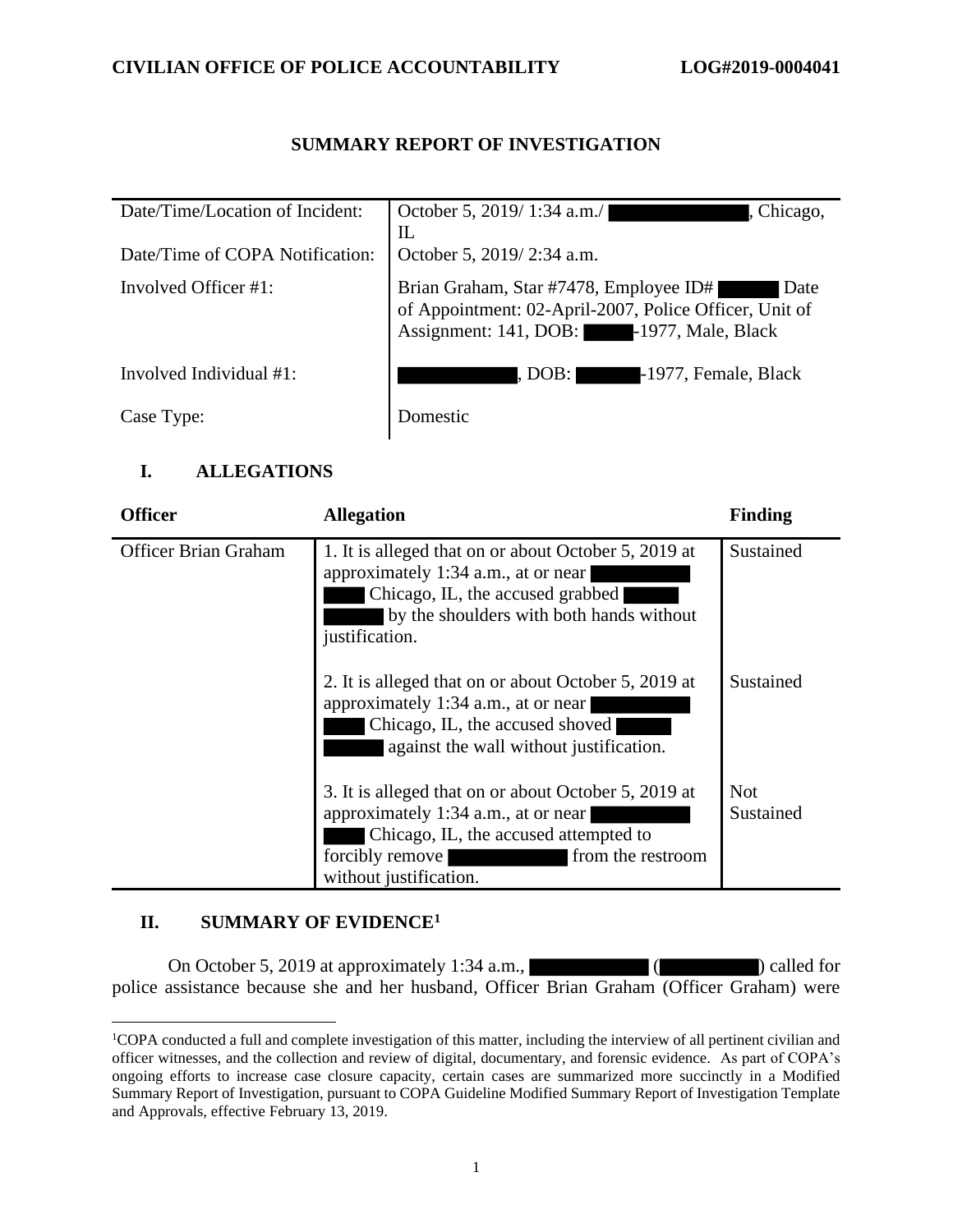involved in a physical altercation.<sup>2</sup> called 9-1-1 and informed the call taker that her husband, Brian Graham was an off-duty Chicago Police Department (CPD) officer and he "put his hands on [her]."<sup>3</sup> A **Case Report and Arrest Report for Domestic Battery**<sup>4</sup> documented that on October 5, 2019, at approximately 1:34 a.m., officers responded to a call of a domestic battery involving a member of the CPD. Upon arrival, officers spoke with who related that she and Officer Graham were engaged in a verbal altercation, which turned physical when Officer Graham attempted to physically remove her from the restroom. Using both of his hands, Officer Graham grabbed by the shoulders and pushed her into the wall, causing the back of her head to strike against the wall. did not sustain any injuries from the incident and refused medical attention. Officer Graham was arrested and transported to District 004 for processing.

sent a notarized letter to COPA<sup>5</sup> dated December 24, 2019, expressing her desire to terminate her complaint freely and voluntarily. The letter stated she did not wish to pursue the matter and was unwilling to provide a statement to COPA. COPA contacted via phone and email on several occasions, and she stated she did not wish to proceed with the investigation.<sup>6</sup> On March 4, 2020 COPA obtained an **Affidavit Override**<sup>7</sup> to continue with the investigation regarding the allegations made to responding officers on BWC.

COPA obtained a statement from **Officer Graham**<sup>8</sup> on October 21, 2020 at approximately 1:21 p.m., on the fourth floor of COPA offices located at 1615 W Chicago Ave, Chicago, Illinois. Officer Graham stated that on the date of the incident, advised him that she was out with friends. While she was gone, he began playing with **'s** Apple watch, as she had a more updated version and he was considering upgrading the watch he had. While playing with the watch, text messages were received, which contradicted what previously related to him about her whereabouts. Now upset, Officer Graham decided to leave the house to think about the future of his marriage to **When Officer Graham returned home**, was in the bathroom with the door partially ajar. Officer Graham approached the door and told the two of them needed to talk and explained that he saw text messages on her Apple watch which proved she proved she was lying about her whereabouts. Officer Graham her cell phone as proof there were no text messages. Officer Graham disagreed and headed towards their bedroom to get the Apple watch to show the messages he previously saw. followed behind Officer Graham and attempted gain possession of the Apple watch. The two struggled over the watch. And due to the small size of the bedroom, fell backwards, hitting her head on the wall. then called the police and complained that Officer Graham struck her. Officer Graham exited the residence and waited for responding officers to arrive.

<sup>2</sup> Att. 34

<sup>3</sup> *Id.* at 00:16

<sup>4</sup> Att. 3 & 4

<sup>5</sup> Att. 21 & 32

<sup>6</sup> Att. 11 & 35

<sup>7</sup> Att. 24

<sup>&</sup>lt;sup>8</sup> Officer Graham appeared with his attorney, who was present during the interview. Officer Graham's interview is incorporated as Att. 33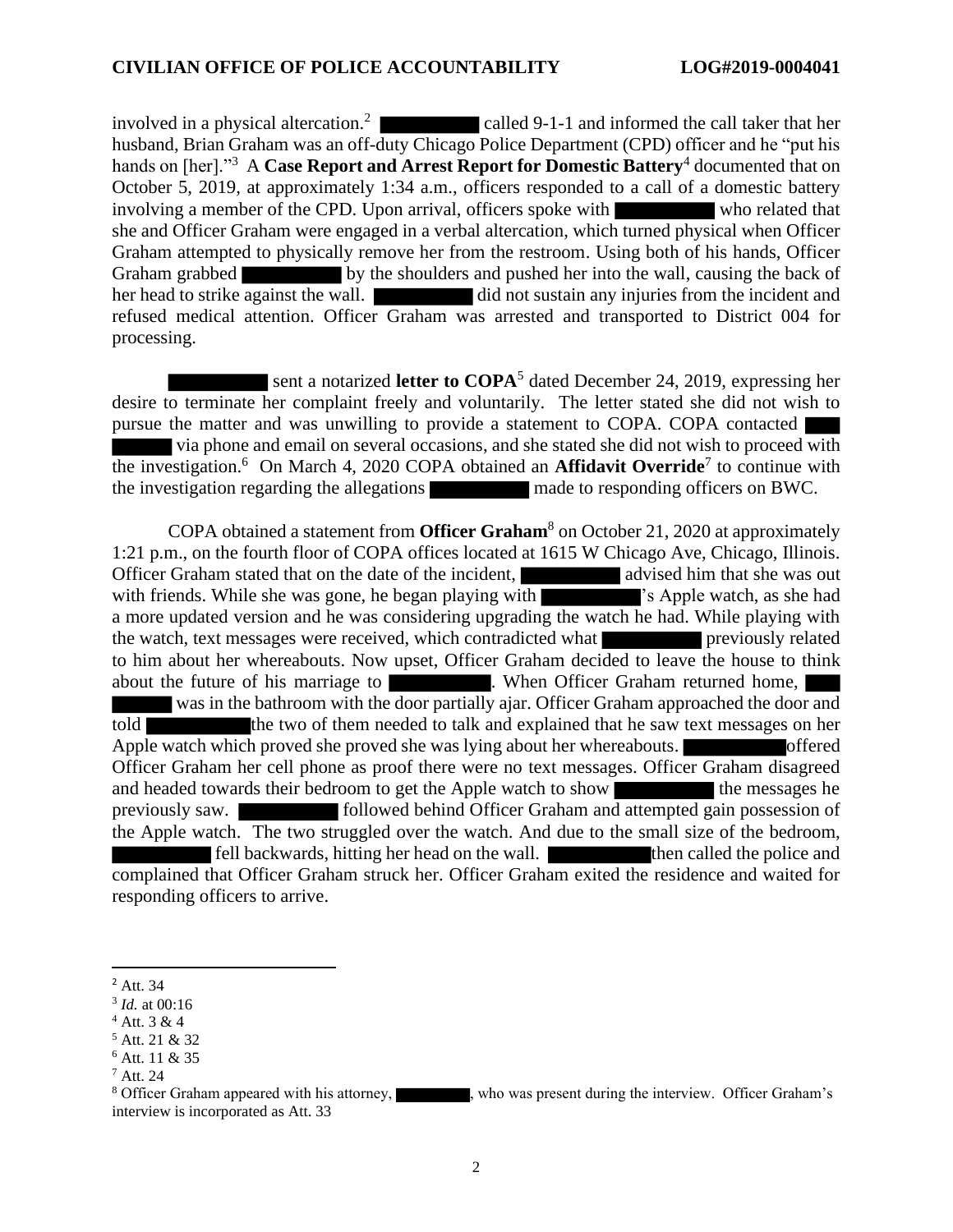The **Body Worn Camera**<sup>9</sup> (BWC) footage was consistent with Case and Arrest Reports. However, also informed the responding officers that there were other domestic incidents in the past between herself and Officer Graham. Furthermore, on the night of the incident, tells Sergeant O'Brien that Officer Graham "tried to snatch [me] off the toilet"<sup>10</sup> and that "[her] button is gone off [her] shirt,"<sup>11</sup> In contrast, Officer Graham explains, "There was no fight. There was just us tussling. I mean, *going back and forth with the shoving*. No fight." 12

### **III. LEGAL STANDARD**

For each allegation COPA must make one of the following findings:

- 1. Sustained where it is determined the allegation is supported by a preponderance of the evidence;
- 2. Not Sustained where it is determined there is insufficient evidence to prove the allegations by a preponderance of the evidence;
- 3. Unfounded where it is determined by clear and convincing evidence that an allegation is false or not factual; or
- 4. Exonerated where it is determined by clear and convincing evidence that the conduct described in the allegation occurred, but it is lawful and proper.

A **preponderance of evidence** is evidence indicating that it is **more likely than not** that the conduct occurred and violated Department policy.<sup>13</sup> If the evidence gathered in an investigation establishes that it is more likely that the misconduct occurred, even if by a narrow margin, then the preponderance of the evidence standard is met.

**Clear and convincing evidence** is a higher standard than a preponderance of the evidence but lower than the "beyond-a-reasonable doubt" standard required to convict a person of a criminal offense.<sup>14</sup> Clear and convincing is defined as a "degree of proof, which, considering all the evidence in the case, produces the firm and abiding belief that it is highly probable that the proposition  $\ldots$  is true."<sup>15</sup>

## **IV. ANALYSIS AND CONCLUSION**

COPA finds **Allegations 1 and 2** alleging that Officer Graham grabbed by the shoulders with both hands and shoved against the wall without justification are **SUSTAINED**. In order to sustain these allegations, COPA must find by that it is more likely than not that the alleged misconduct occurred.

<sup>15</sup> *Id*. at ¶ 28.

<sup>9</sup> Att. 14, 15, 16, 17, 18, 19 & 20

<sup>&</sup>lt;sup>10</sup> Att. 14 at 06:42

<sup>&</sup>lt;sup>11</sup> Att. 15 at 07:12

 $12$  Att. 15 at 5:30

<sup>13</sup> *See Avery v. State Farm Mutual Automobile Insurance Co.*, 216 Ill. 2d 100, 191 (2005) (a proposition is proved by a preponderance of the evidence when it has been found to be more probably true than not).

<sup>14</sup> *See e.g.*, *People v. Coan*, 2016 IL App (2d) 151036 (2016).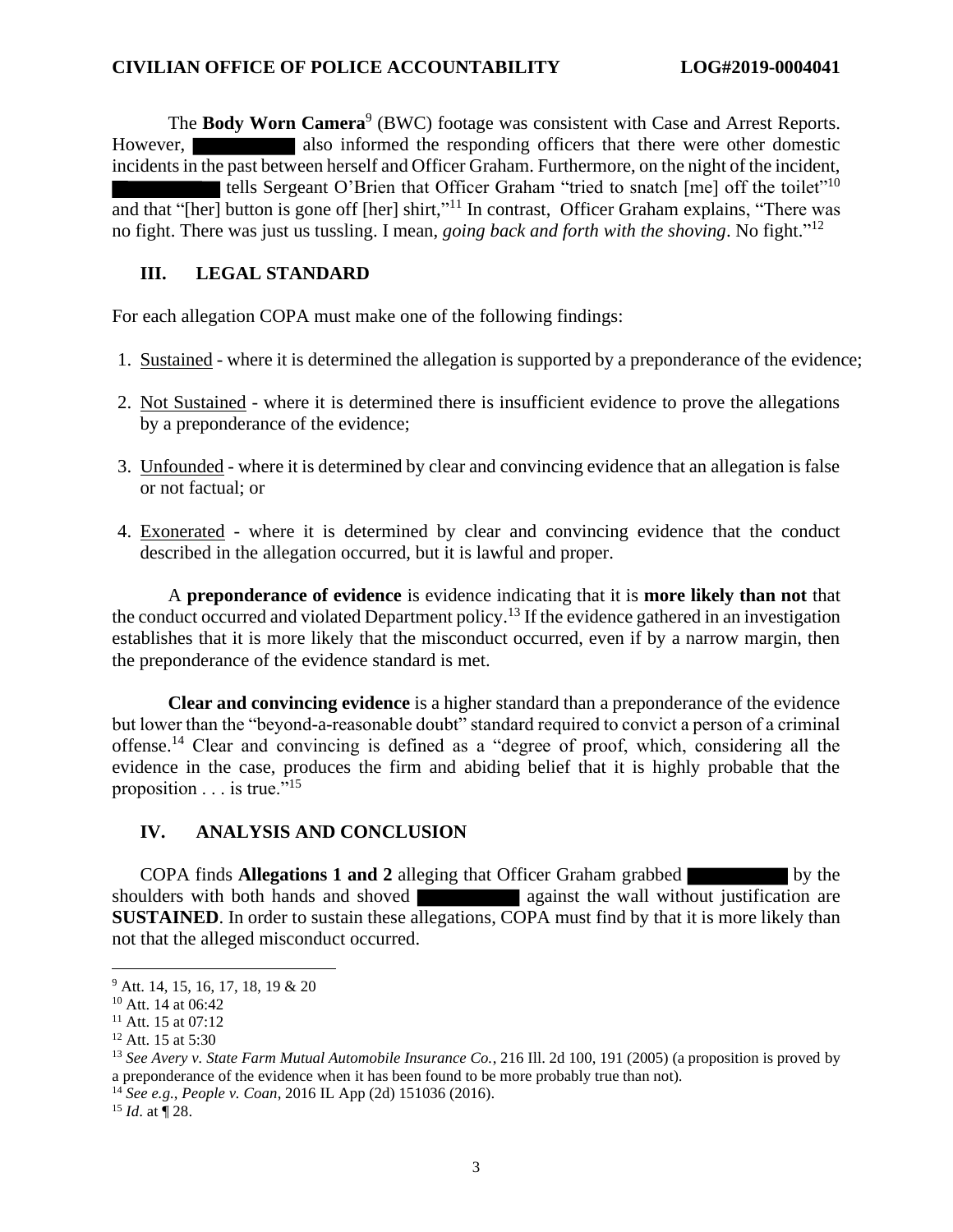In this case, called 911 and indicated that Officer Graham made physical contact with her. Upon the arrival of responding officers, explained that Officer Graham grabbed her by her shoulders and pushed her into a wall, causing her to strike her head. 's demeanor was calm, nor did she did push for Officer Graham's arrest. COPA acknowledges there were no witnesses or visible injuries. However, Officer Graham's statements on BWC corroborated a physical struggle between the two. Officer Graham's statement was minimizing, in that her denied hitting , but stated, "There was just us tussling. I mean, going back and forth with the shoving. No fight."<sup>16</sup> While Officer Graham did not characterize the incident as a flight, COPA nonetheless finds these statements by Officer Graham an admission that shoving did occur and that grabbing most likely occurred. In sum, Officer Graham admitted to the physical struggle and failed to provide any legal justification as to why he shoved and/or grabbed . Accordingly**, Allegations 1 and 2** are **SUSTAINED**.

COPA finds **Allegation 3** alleging that Officer Graham attempted to forcibly remove from the bathroom without justification, is **NOT SUSTAINED**. provide a full explanation of this conduct to responding officers. There were no witnesses to this incident or objective evidence. Finally, there was no direct admission by Officer Graham describing this conduct. Accordingly, **Allegation 3** is **NOT SUSTAINED**.

#### **V. RECOMMENDED DISCIPLINE FOR SUSTAINED ALLEGATIONS**

#### **a. Officer Bryan Graham**

## **i. Complimentary and Disciplinary History**

- **1. Complimentary History:** 2 Crime Reduction Awards (2009, 2019), 5 Complimentary Letters, 5 Emblems of Recognition (Physical Fitness), 7 Honorable Mentions, 1 NATO Summit Service Award, 1 Presidential Election Deployment Award (2008), 1 Recognition/Outside Governmental Agency ward
- **2. Disciplinary History:** None

## **ii. Recommended Penalty, by Allegation**

- **1. Allegation No. 1:** 15-day Suspension & Anger Management Classes
- **2. Allegation No. 2:** 15-day Suspension & Anger Management Classes

<sup>&</sup>lt;sup>16</sup> Att. 15 at 5:30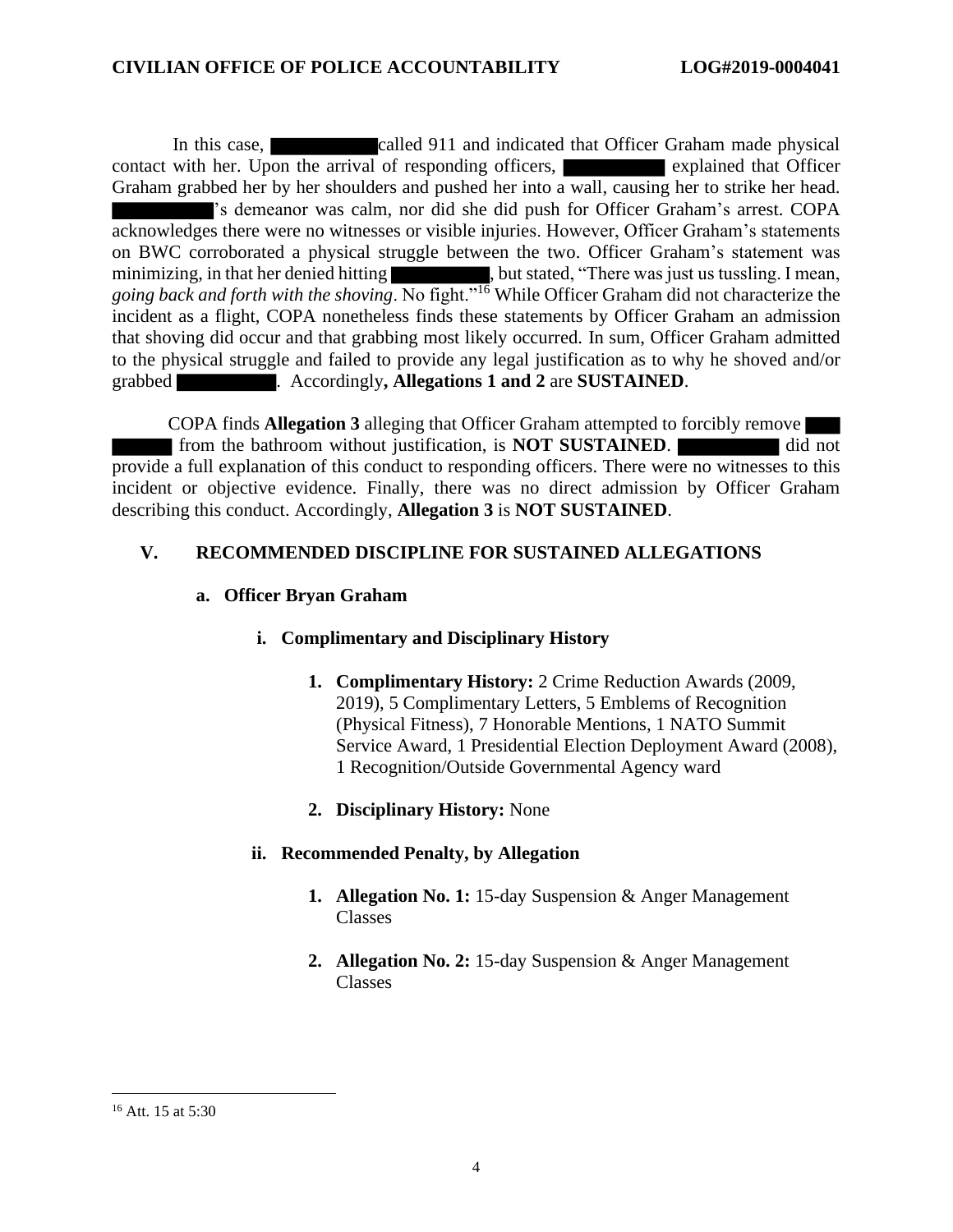#### **CIVILIAN OFFICE OF POLICE ACCOUNTABILITY LOG#2019-0004041**

Domestic violence is serious misconduct and unbecoming of a Chicago Police Officer. Officer Graham did not take accountability for his actions. Therefore, COPA recommends a suspension and anger management classes.

Approved:



4/12/2021

\_\_\_\_\_\_\_\_\_\_\_\_\_\_\_\_\_\_\_\_\_\_\_\_\_\_\_\_\_\_\_\_\_\_ \_\_\_\_\_\_\_\_\_\_\_\_\_\_\_\_\_\_\_\_\_\_\_\_\_\_\_\_\_\_\_\_\_\_ Matthew Haynam *Deputy Chief Administrator – Chief Investigator*

Date